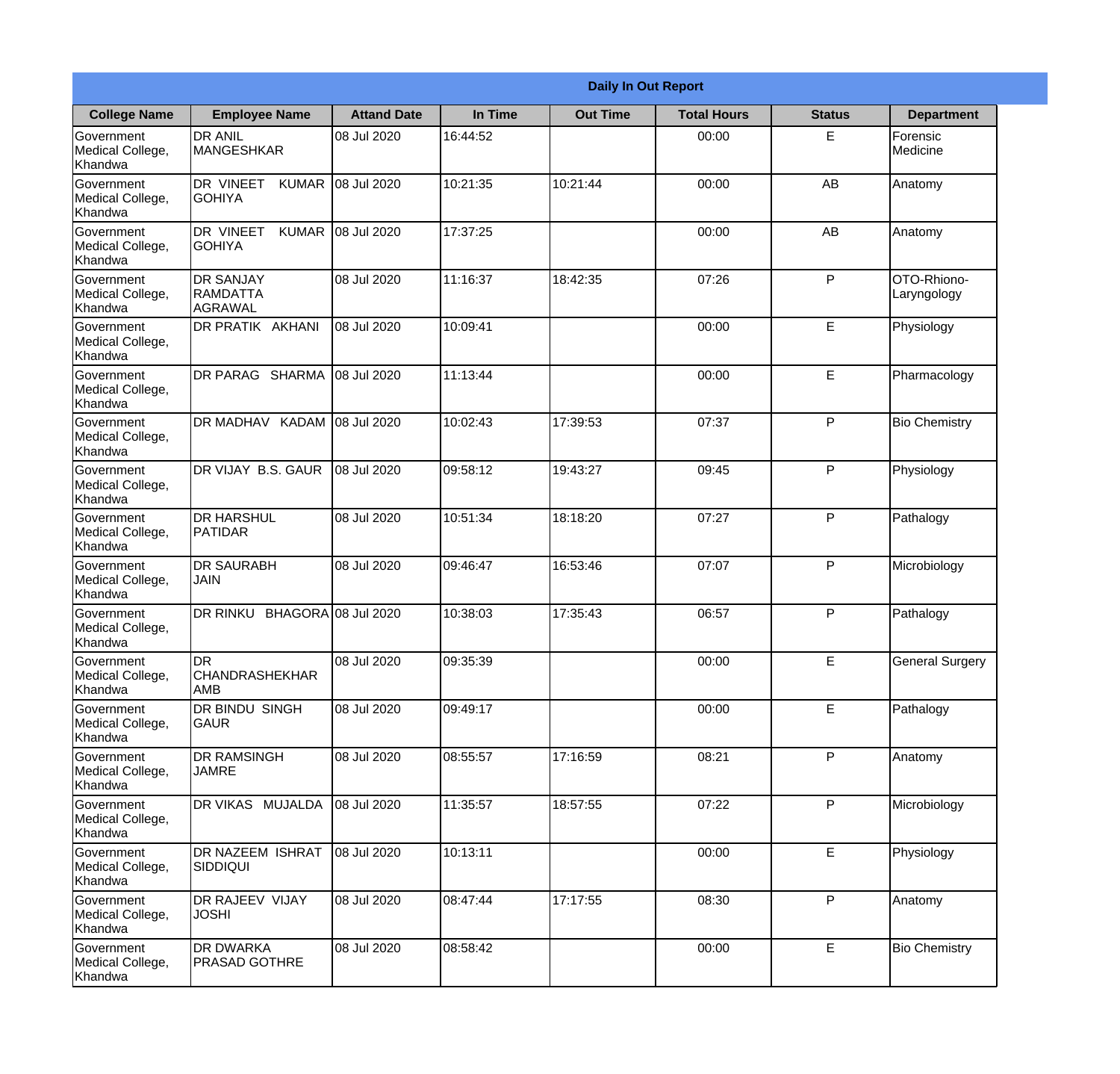| <b>Designation</b>                  | <b>Category</b> |
|-------------------------------------|-----------------|
| <b>Assistant Professor</b>          | Para Clinical   |
| Professor                           | Non Clinical    |
| Professor                           | Non Clinical    |
| Professor                           | Clinical        |
| <b>Assistant Professor</b>          | Non Clinical    |
| Professor                           | Para Clinical   |
| <b>Assistant Professor</b>          | Non Clinical    |
| Associate Professor Non Clinical    |                 |
| Assistant Professor   Para Clinical |                 |
| Associate Professor   Para Clinical |                 |
| <b>Assistant Professor</b>          | Para Clinical   |
| Assistant Professor Clinical        |                 |
| Associate Professor Para Clinical   |                 |
| Demonstrator/Tutor   Non Clinical   |                 |
| Demonstrator/Tutor   Para Clinical  |                 |
| Professor                           | Non Clinical    |
| <b>Assistant Professor</b>          | Non Clinical    |
| Demonstrator/Tutor   Non Clinical   |                 |

## **Daily In Out Report**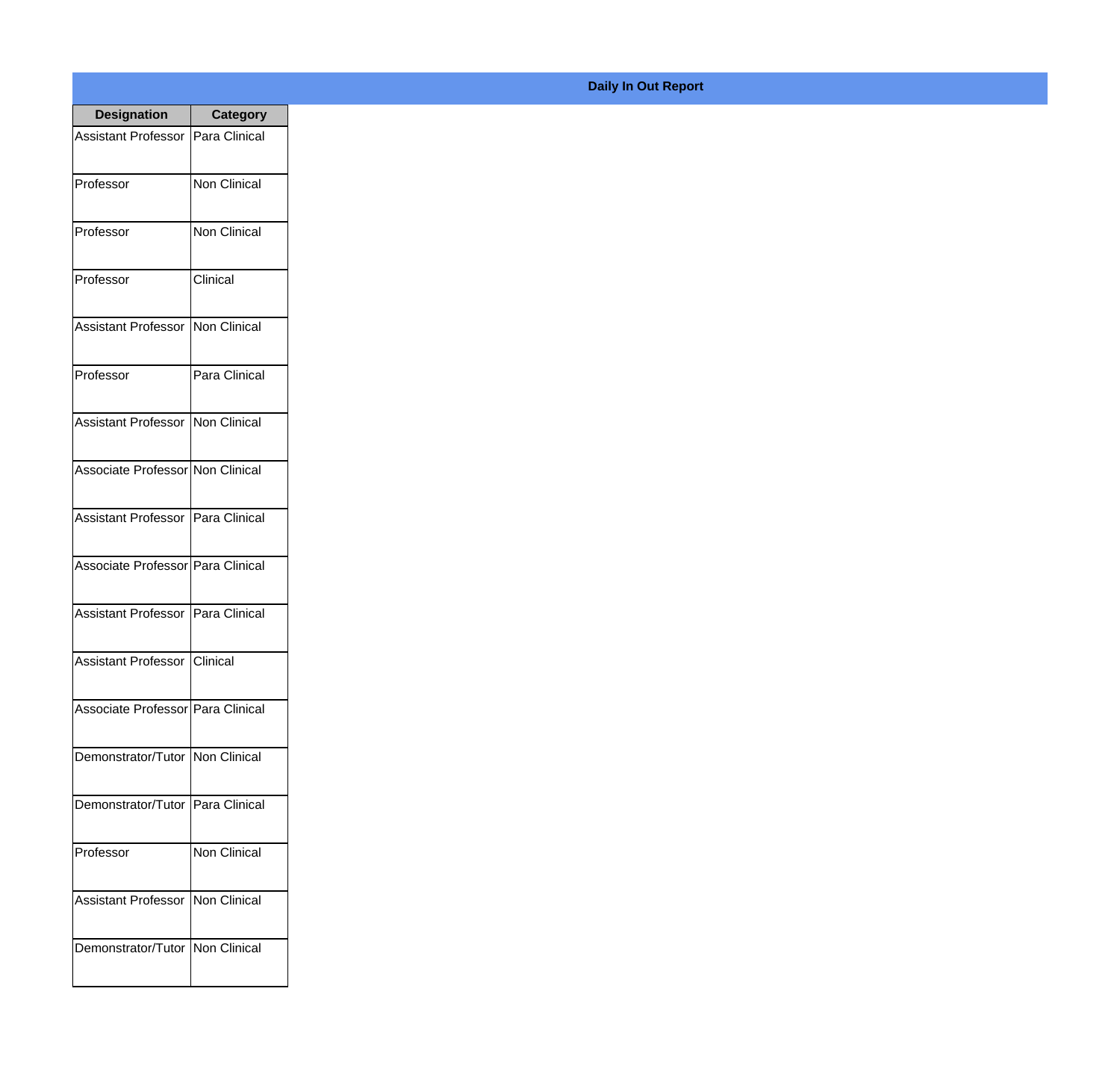|                                           |                                                       |             |          |          | <b>Daily In Out Report</b> |              |                         |
|-------------------------------------------|-------------------------------------------------------|-------------|----------|----------|----------------------------|--------------|-------------------------|
| Government<br>Medical College,<br>Khandwa | <b>DR SOUMITRA</b><br><b>SETHIA</b>                   | 08 Jul 2020 | 10:22:33 | 18:22:02 | 08:00                      | P            | Community<br>Medicine   |
| Government<br>Medical College,<br>Khandwa | <b>DR RASHMI YADAV</b>                                | 08 Jul 2020 | 09:14:54 |          | 00:00                      | E            | Community<br>Medicine   |
| Government<br>Medical College,<br>Khandwa | <b>MR PIYUSH KUMAR</b><br>IMISHRA                     | 08 Jul 2020 | 11:04:19 | 18:52:50 | 07:48                      | P            | Community<br>Medicine   |
| Government<br>Medical College,<br>Khandwa | DR PRAMILA VERMA 08 Jul 2020                          |             | 11:49:15 | 18:42:52 | 06:53                      | P            | Paediatrics             |
| Government<br>Medical College,<br>Khandwa | <b>DR MANOJ BALKE</b>                                 | 08 Jul 2020 | 09:41:26 |          | 00:00                      | E            | Ophthalmology           |
| Government<br>Medical College,<br>Khandwa | <b>DR RAKESH KUMAR</b><br><b>SHIVHARE</b>             | 08 Jul 2020 | 08:56:45 | 16:54:04 | 07:58                      | $\mathsf{P}$ | Microbiology            |
| Government<br>Medical College,<br>Khandwa | <b>DR GARIMA</b><br><b>AGRAWAL</b><br><b>VARSHNEY</b> | 08 Jul 2020 | 12:00:44 | 16:17:44 | 04:17                      | $\mathsf{P}$ | Paediatrics             |
| Government<br>Medical College,<br>Khandwa | <b>DR SIDDHARTH</b><br><b>BANODE</b>                  | 08 Jul 2020 | 09:16:39 | 16:17:32 | 07:01                      | ${\sf P}$    | Pharmacology            |
| Government<br>Medical College,<br>Khandwa | <b>DR PRIYA KAPOOR</b><br><b>KAPOOR</b>               | 08 Jul 2020 | 10:16:22 | 14:32:43 | 04:16                      | P            | Pathalogy               |
| Government<br>Medical College,<br>Khandwa | <b>DR SAPNA</b><br><b>MAHESHRAM</b>                   | 08 Jul 2020 | 10:46:39 | 18:25:40 | 07:39                      | $\mathsf{P}$ | Community<br>Medicine   |
| Government<br>Medical College,<br>Khandwa | <b>DR SEEMA</b><br><b>SUDHAKARRAO</b><br><b>SUTAY</b> | 08 Jul 2020 | 10:49:54 | 18:18:43 | 07:29                      | P            | Forensic<br>Medicine    |
| Government<br>Medical College,<br>Khandwa | <b>DR RAKESH SINGH</b><br><b>HAZARI</b>               | 08 Jul 2020 | 11:38:13 |          | 00:00                      | E            | Pathalogy               |
| Government<br>Medical College,<br>Khandwa | <b>DR ANANT</b><br><b>TUKARAM PAWAR</b>               | 08 Jul 2020 | 10:27:31 | 19:45:05 | 09:18                      | P            | Community<br>Medicine   |
| Government<br>Medical College,<br>Khandwa | <b>DR RAJU</b>                                        | 08 Jul 2020 | 09:35:03 | 19:22:19 | 09:47                      | P            | Forensic<br>Medicine    |
| Government<br>Medical College,<br>Khandwa | DR AJAY GANGJI                                        | 08 Jul 2020 | 11:36:17 |          | 00:00                      | E            | <b>General Surgery</b>  |
| Government<br>Medical College,<br>Khandwa | <b>DR RANJEET</b><br><b>BADOLE</b>                    | 08 Jul 2020 | 09:49:58 |          | 00:00                      | E            | <b>General Medicine</b> |
| Government<br>Medical College,<br>Khandwa | <b>DR ASHOK</b><br><b>BHAUSAHEB NAJAN</b>             | 08 Jul 2020 | 10:33:56 |          | 00:00                      | E            | Forensic<br>Medicine    |
| Government<br>Medical College,<br>Khandwa | <b>DR NITESHKUMAR</b><br>KISHORILAL<br>RATHORE        | 08 Jul 2020 | 10:24:41 |          | 00:00                      | E            | Pharmacology            |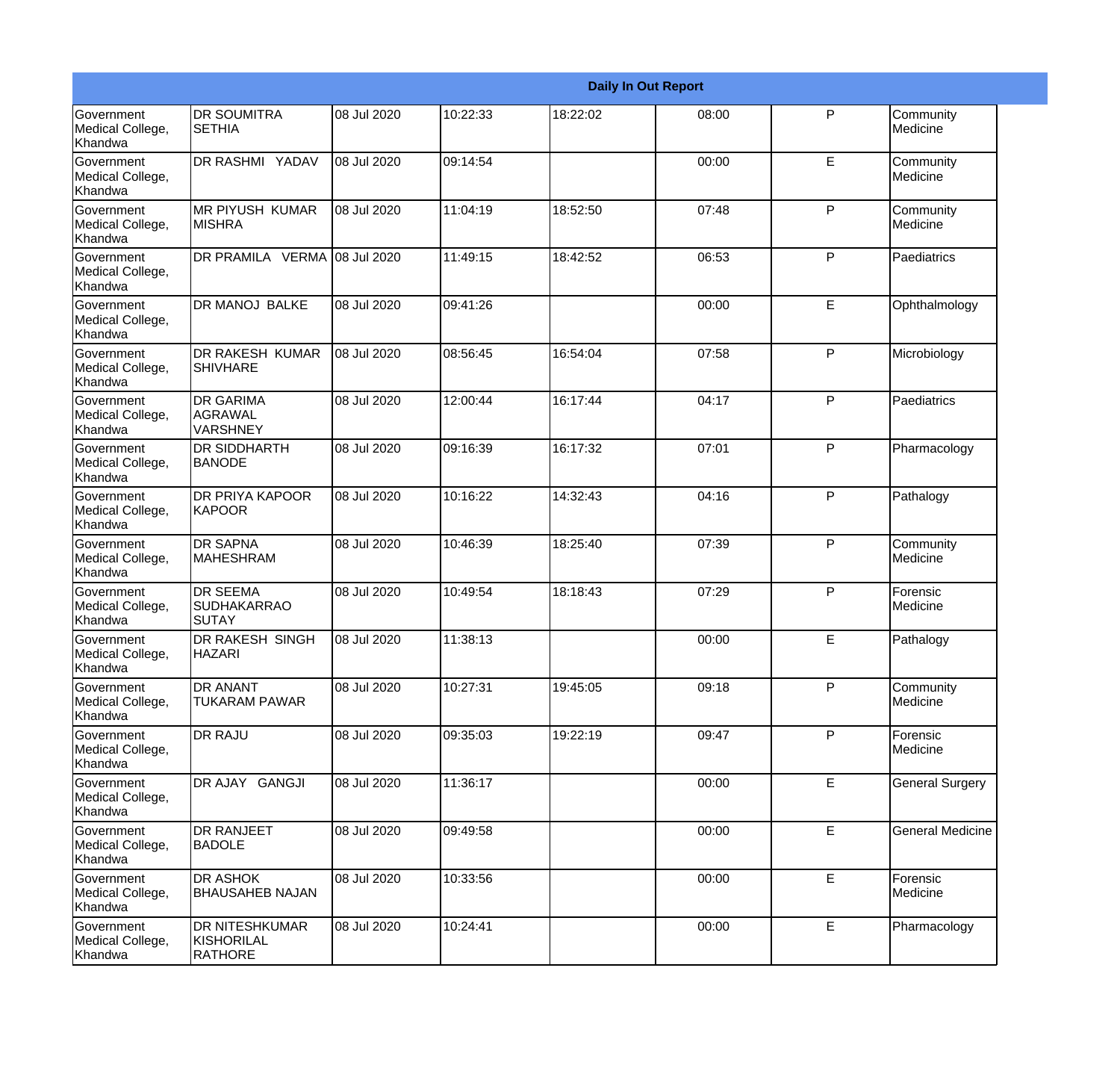| Assistant Professor   Para Clinical |               |
|-------------------------------------|---------------|
| Assistant Professor Para Clinical   |               |
|                                     |               |
| Statistician                        | Para Clinical |
| Professor                           | Clinical      |
| Assistant Professor Clinical        |               |
|                                     |               |
| Demonstrator/Tutor Para Clinical    |               |
| Associate Professor Clinical        |               |
| Associate Professor Para Clinical   |               |
|                                     |               |
| Demonstrator/Tutor Para Clinical    |               |
| Associate Professor Para Clinical   |               |
| Professor                           | Para Clinical |
|                                     |               |
| Professor                           | Para Clinical |
| Professor                           | Para Clinical |
| Demonstrator/Tutor Para Clinical    |               |
| Professor                           | Clinical      |
|                                     |               |
| Assistant Professor Clinical        |               |
| Associate Professor Para Clinical   |               |
| Demonstrator/Tutor   Para Clinical  |               |
|                                     |               |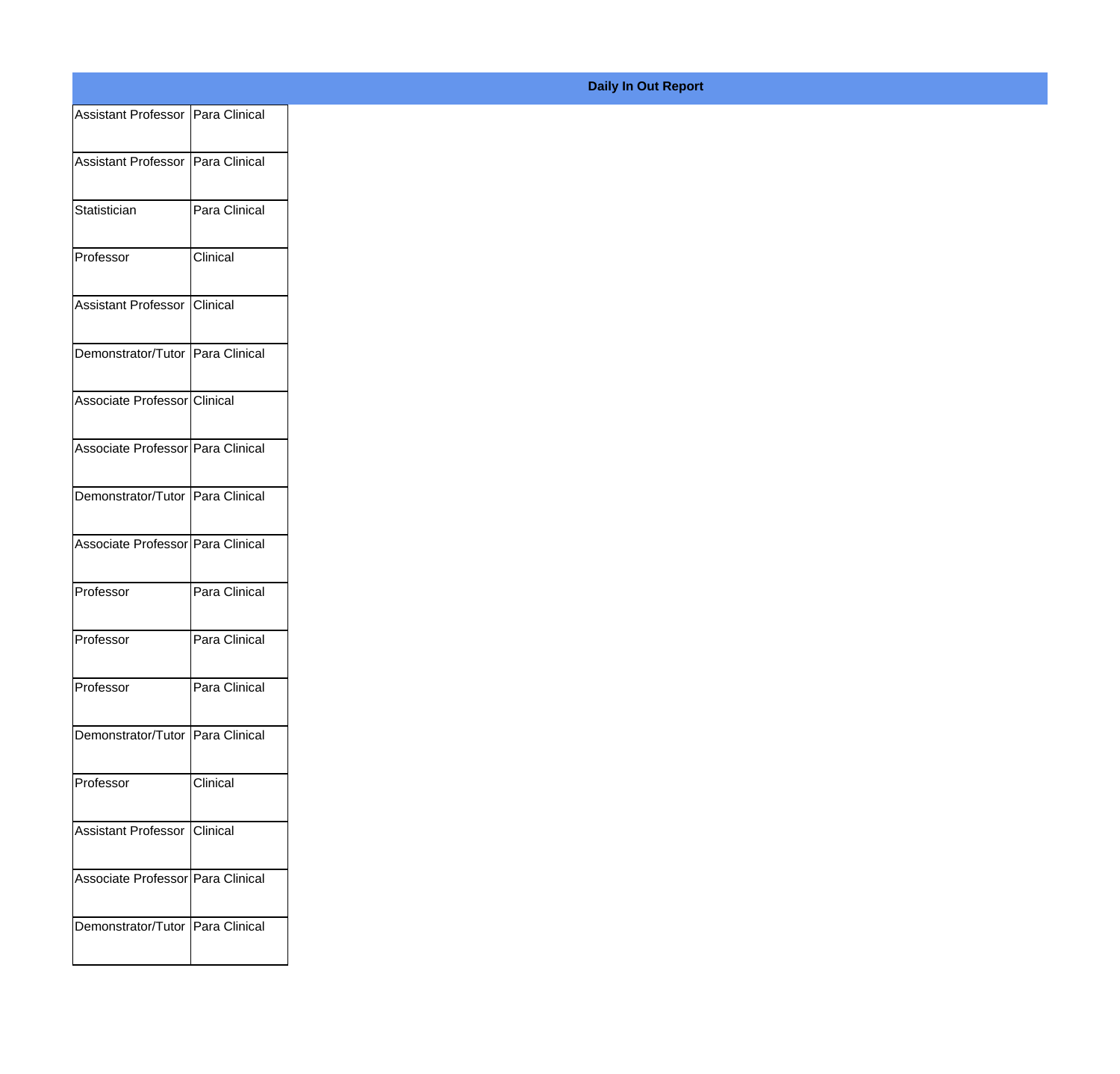|                                                  |                                        |             |          |          | <b>Daily In Out Report</b> |   |                             |
|--------------------------------------------------|----------------------------------------|-------------|----------|----------|----------------------------|---|-----------------------------|
| Government<br>Medical College,<br><b>Khandwa</b> | <b>DR SANGEETA</b><br><b>CHINCHOLE</b> | 08 Jul 2020 | 10:30:22 | 16:22:16 | 05:52                      | P | Physiology                  |
| <b>Government</b><br>Medical College,<br>Khandwa | DR NEERAJ KUMAR                        | 08 Jul 2020 | 09:43:54 | 18:54:15 | 09:11                      | P | Dentisry                    |
| <b>Government</b><br>Medical College,<br>Khandwa | <b>IDR VIJAY NAYAK</b>                 | 08 Jul 2020 | 11:03:56 | 17:17:40 | 06:14                      | P | Anatomy                     |
| Government<br>Medical College,<br>Khandwa        | DR SUNIL BAJOLIYA                      | 08 Jul 2020 | 11:34:36 | 19:45:20 | 08:11                      | P | OTO-Rhiono-<br>Laryngology  |
| <b>Government</b><br>Medical College,<br>Khandwa | IDR NISHA MANDLOI<br>IPANWAR           | 08 Jul 2020 | 09:48:44 | 17:42:28 | 07:54                      | P | Obstetrics &<br>Gynaecology |
| Government<br>Medical College,<br>Khandwa        | DR NANDINI DIXIT                       | 08 Jul 2020 | 13:14:21 |          | 00:00                      | E | Paediatrics                 |
| <b>Government</b><br>Medical College,<br>Khandwa | IDR SATISH<br><b>CHANDEL</b>           | 08 Jul 2020 | 10:19:09 |          | 00:00                      | E | Pharmacology                |
| <b>Government</b><br>Medical College,<br>Khandwa | DR YASHPAL RAY                         | 08 Jul 2020 | 11:29:41 |          | 00:00                      | E | Anatomy                     |
| Government<br>Medical College,<br>Khandwa        | MOHIT GARG                             | 08 Jul 2020 | 11:59:57 |          | 00:00                      | E | <b>General Medicine</b>     |
| <b>Government</b><br>Medical College,<br>Khandwa | RENU WAGHMARE                          | 08 Jul 2020 | 11:51:08 |          | 00:00                      | E | Community<br>Medicine       |